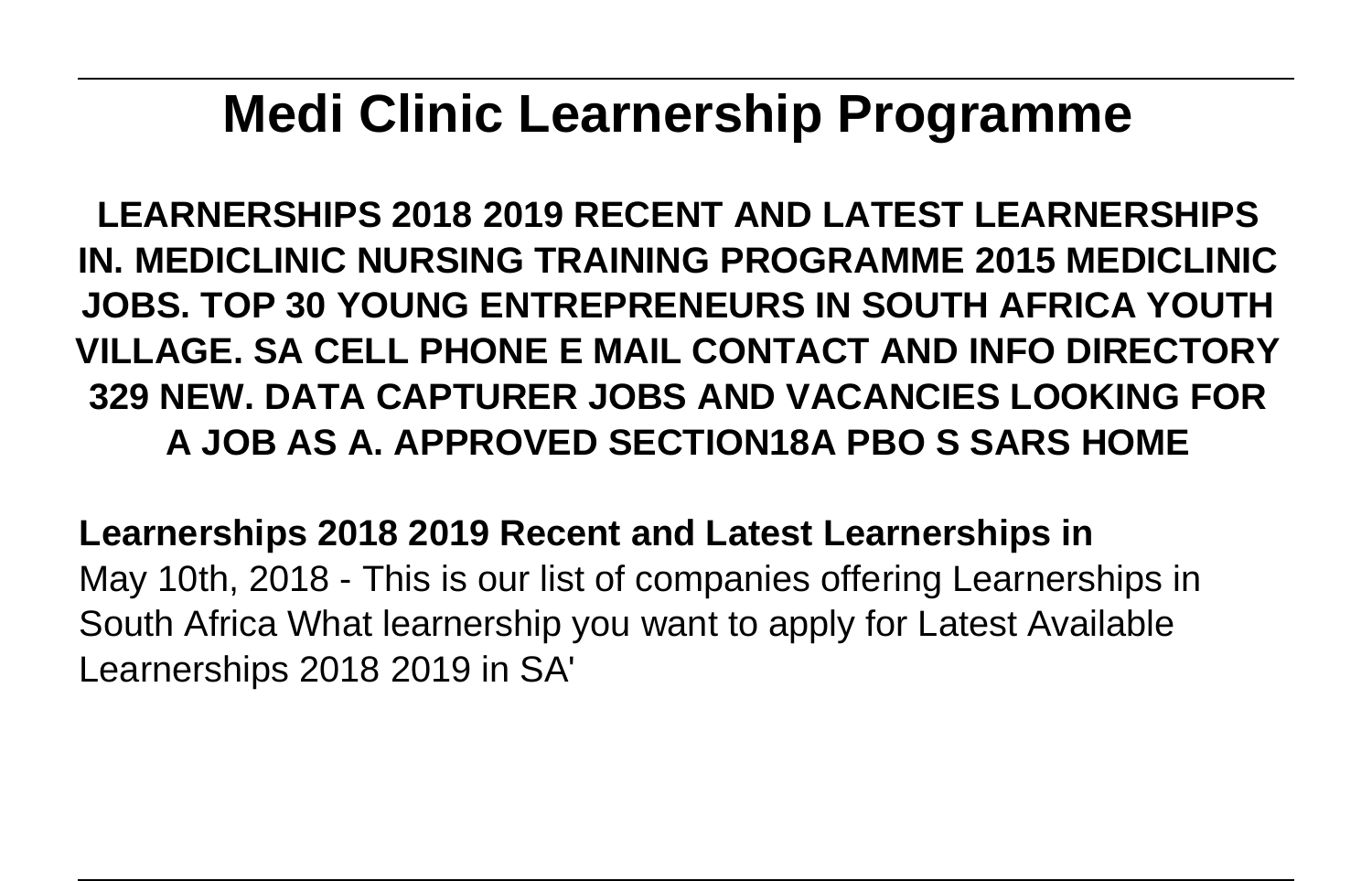## '**Mediclinic Nursing Training Programme 2015 Mediclinic Jobs**

May 8th, 2018 - Mediclinic is offering the latest Nursing Training Programme 2015 in South Africa The Mediclinic

Nursing Training Jobs for 2015 have been announced in South Africa and a lot of people'

## '**Top 30 Young Entrepreneurs In South Africa Youth Village**

June 23rd, 2014 - 1 Lucky Vilakazi Lucky is from Bethal Mpumalanga manufactures kitchen and bedroom cardboards and decorates ceilings Lucky discovered that he was good with his hands when he got a job where he made beaded jewellery'

## '**SA Cell Phone E Mail Contact And Info Directory 329 New**

May 8th, 2018 - When You Search On GOOGLE Type In SA Cell After The Search Term And Obtain Immediate

Contact Details'